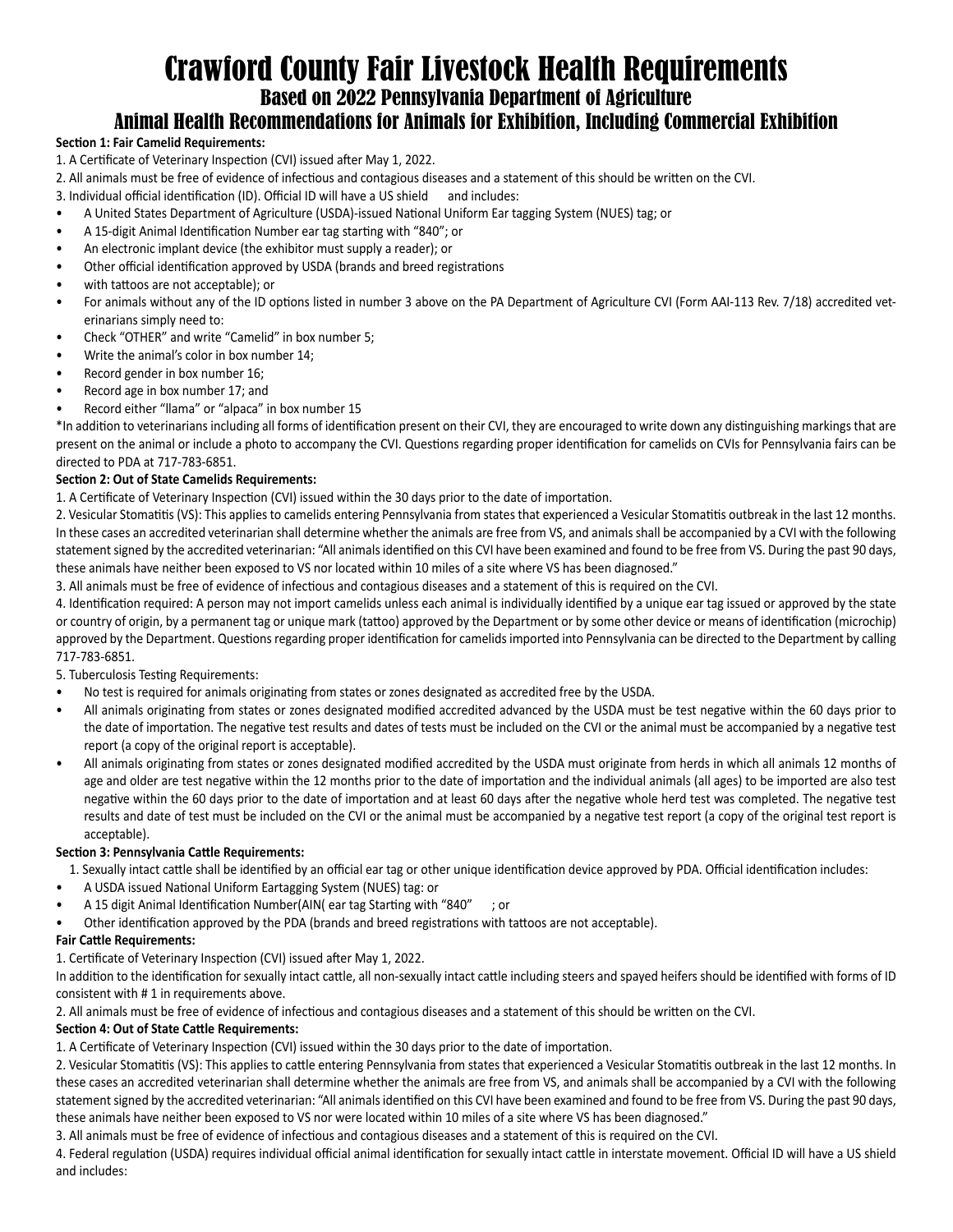- A USDA-issued National Uniform Eartagging System (NUES) tag; or
- A 15-digit Animal Identification Number (AIN) ear tag starting with "840"; or
- Other official identification approved by USDA. (brands and breed registrations with tattoos are not acceptable).

5. Tuberculosis testing requirements:

- No test is required for animals originating from states or zones designated as accredited free by the USDA.
- All animals originating from states or zones designated modified accredited advanced by the USDA must be test negative within the 60 days prior to the date of importation. The negative test results and dates of tests must be included on the CVI or the animal must be accompanied by a negative test report (a copy of the original report is acceptable).
- All animals originating from states or zones designated modified accredited by the USDA must originate from herds in which all animals 12 months of age and older are test negative within the 12 months prior to the date of importation and the individual animals (all ages) to be imported are also test negative within the 60 days prior to the date of importation and at least 60 days after the negative whole herd test was completed. The negative test results and date of test must be included on the CVI or the animal must be accompanied by a negative test report (a copy of the original test report is acceptable).

#### **Recommendations:**

1. A current rabies vaccination administered by a licensed veterinarian is recommended for animals 3 months of age and older (observe appropriate slaughter withdraw time). Market cattle consigned for slaughter immediately following exhibition can be exempt.

### **Section 7: Pennsylvania Dogs Requirements:**

1. Proof of a current rabies vaccination is required for all exhibition dogs 12 weeks of age and older. All rabies-vaccinated dogs should be accompanied by a rabies vaccination certificate.

Recommendations:

1. All rabies-vaccinated dogs should be accompanied by a rabies vaccination certificate. The certificate must contain the name of the product used, the date of vaccination and the legible name, contact information, and signature of the veterinarian who administered the vaccine. A copy of the rabies vaccination certificate is acceptable.

2. All animals are free of evidence of infectious and contagious diseases.

### **Section 8: Out of State Dogs Requirements:**

1. Proof of a current rabies vaccination is required for all exhibition dogs 12 weeks of age and older. All rabies-vaccinated dogs should be accompanied by a rabies vaccination certificate. Rabies vaccine product used, and date of vaccination shall be listed on the CVI for vaccine eligible animals.

2. A Certificate of Veterinary Inspection (CVI) written within 30 days of importation. Exemption: a person may bring one or more dogs into Pennsylvania for show or other demonstration without a CVI for a period not to exceed 30 days provided that each dog is equipped with a collar bearing a name plate giving the name and address of the owner.

#### Recommendations:

1. All rabies vaccinated dogs should be accompanied by a rabies vaccination certificate. The certificate must contain the name of the product used, the date of vaccination and the legible name, contact information and signature of the veterinarian who administered the vaccine. A copy of the rabies vaccination certificate is acceptable.

2. All animals are free of evidence of infectious and contagious diseases.

# **Section 9: Pennsylvania & Out Of State Equine Animals**

#### **Fair Requirements:**

1. A Certificate of Veterinary Inspection (CVI) issued after May 1, 2022.

2. It is required that the Veterinarian that is providing your Coggins, Rabies, Influenza, Certificate of Veterinary Inspection (CVI) and other health related forms must be accredited and certified in the state in which the appropriate form(s) and certificate(s) are being submitted.

3. All animals must be free of evidence of infectious and contagious diseases and a statement of this is required on the CVI.

4. It is required that all equine animals be test negative for Equine Infectious Anemia (EIA) by an official test within the 12 months prior to the opening date of the exhibition. Laboratory test results should accompany each animal to its final destination (a copy of the original lab report is acceptable). The CVI shall specify the date of sample collection and EIA test results. Foals less than six months of age accompanied by a test-negative dam are exempt from EIA testing requirements. If the foal is not accompanied by the dam, a copy of the dam's test results must accompany the foal to its final destination.

5. Equine influenza vaccination is required and must be given within 180 and 15 days prior to the opening date of the Fair. Intranasal vaccination is recommended but intramuscular is acceptable. All vaccine label directions must be followed and the vaccination information must be included on the CVI. **Vaccine Recommendations:**

Equine Herpes Virus (Rhinopneumonitis), Eastern, Western and Venezuelan Equine Encephalomyelitis. All vaccine label directions must be followed. **Section 10: Additional Out of State Equine Animals Requirements:**

1. Vesicular Stomatitis (VS) statement: This applies to horses entering Pennsylvania from states that experienced a Vesicular Stomatitis outbreak in the last 12 months. In these cases an accredited veterinarian shall determine whether the animals are free from VS, and animals shall be accompanied by a CVI with the following statement signed by the accredited veterinarian: "All animals identified on this CVI have been examined and found to be free from VS. During the past 90 days, these animals were not located within 10 miles of a site where VS has been diagnosed."

2. Foals under six months of age accompanied by a dam with negative EIA official test results are exempt from EIA testing requirements. If the foal is not accompanied by the dam, a copy of the dam's test results must accompany the foal to its final destination.

3. If an equine animal has resided in Texas or New Mexico for a cumulative total of 30 days or more within the six months preceding the date of entry into the Commonwealth, that animal must be test-negative for Babesia caballi and Theilleria equi on a competitive enzyme-linked immunosorbent assay (c-ELISA) test, or a Department-approved equivalent test, with the test occurring within the 30 days preceding entry into Pennsylvania. The date of test and the test results shall be written on the Certificate of Veterinary Inspection.

#### **Recommendations:**

1. A current rabies vaccination administered by a licensed veterinarian for animals 3 months of age and older. The name of the product used, date of administration and Veterinarian administering the rabies vaccination should appear on the CVI or on a Rabies vaccination certificate and this information should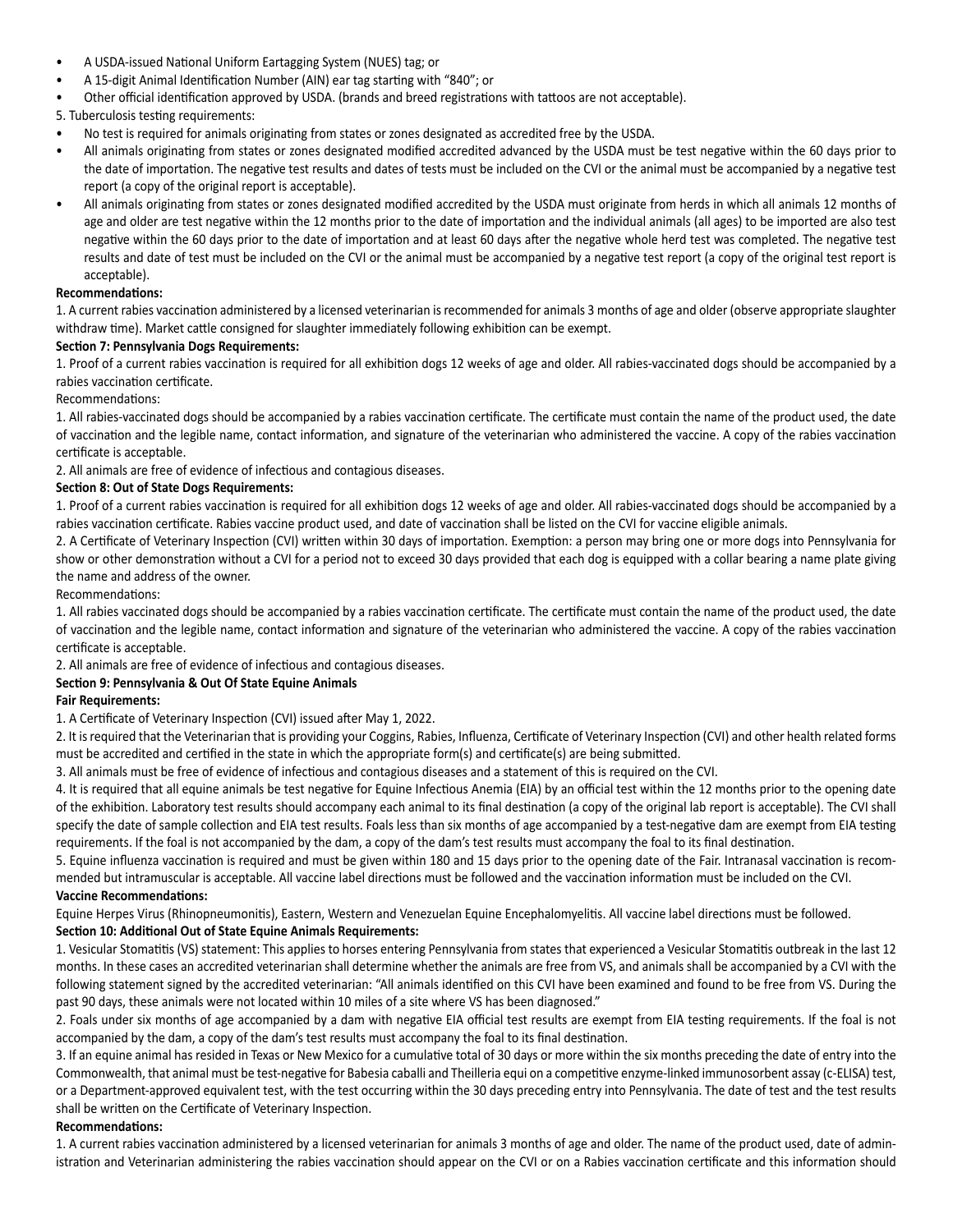correlate to a written description of the horse, and any and all forms of identification associated with the horse- such as lip, tattoos, brands, or microchips. **Section 11: Pennsylvania & Out of State Goats Fair Requirements:**

1. A Certificate of Veterinary Inspection (CVI) issued after May 1, 2022

2. All animals must be free of evidence of infectious and contagious diseases and a statement of this should be written on the CVI.

3. An Animal Owner or Caretaker's Verification of Veterinarian-Client-Patient Relationship (VCPR) sstatement for the animals being exhibited is included on the registration form and must be signed.

4. Individual official animal identification is required for all goats. Official ID includes:

• A USDA ear tag with a US shield; which includes scrapie program tags (animals bearing identification with blue colored scrapie program tags are not permitted be exhibited in Pennsylvania- please call the department at 717-783- 6851 if such a tag is encountered) or

• A legible tattoo with herd and individual identification recognized in an approved USDA Scrapie database a.k.a. scrapie tattoo (flock ID in the right ear--state postal code and letters/numbers--and individual animal ID in the left ear); or

• A breed registration tattoo if the animal is accompanied by a registration certificate and the tattoo is legible.

• Identification used for sheep and goats must be permanently affixed to the individual animal.

2. For post-exhibition sales the following requirements apply:

a. Market goats must be documented on sales slips which contain the following information:

\* Official identification (as described above)

\* Sale date

•Sale location

- Name, address and phone number of the exhibitor
- Hauler contact information
- Destination name and contact information

• Total number of animals in the shipment

• Type of goat (i.e. meat, dairy, specific breed)

• Signature of consignee, agent, or hauler

Those slips or a document capturing all of the above must follow the goat to their final destination (including slaughter facilities)

b. Goats which are purchased with the intent of breeding and are traveling via interstate movement must have an interstate Certificate of Veterinary Inspection (ICVI) prior to movement to the destination state.

c. A copy of the sale records slips as delineated above and a copy of any ICVIs (in b. above) must be kept by the sale organizer/extension for 5 years.

#### **Section 12: Additional Out of State Goats Requirements:**

1. A Certificate of Veterinary Inspection (CVI) issued within the 30 days prior to the date of importation.

2. Vesicular Stomatitis (VS) statement: This applies to states that experienced a VS outbreak in the last 12 months. In these cases an accredited veterinarian shall determine whether the animals are free from VS, and animals shall be accompanied by a CVI with the following statement signed by the accredited veterinarian: "All animals identified on this CVI have been examined and found to be free from VS. During the past 90 days, these animals were not located within 10 miles of a site where VS has been diagnosed."

3. All animals must be free of evidence of infectious and contagious diseases and a statement of this is required on the CVI.

• Tuberculosis testing requirements:

• No test is required for animals originating from states or zones designated as accredited-free by the USDA.

• All animals originating from states or zones designated modified accredited advanced by the USDA must be test negative within the 60 days prior to the date of importation. The negative test results and date of test must be included on the CVI or the animal must be accompanied by a negative test report (a copy of the original report is acceptable).

• All animals originating from states or zones designated modified accredited must originate from herds in which all animals 12 months of age and older have tested negative within the 12 months prior to the date of importation; and the individual animals (all ages) to be imported have also tested negative within the 60 days prior to the date of importation and at least 60 days after the negative whole herd test was completed. The negative test results and date of test must be included on the CVI or the animal must be accompanied by a negative test report (a copy of the original test report is acceptable).

# **Section 13: Pennsylvania Poultry, Including Chickens, Turkeys, Waterfowl, Upland Game Birds, and Ratites and Hatching Eggs; and Pigeons/doves Fair Requirements:**

1. All Pennsylvania poultry, including chickens, turkeys, waterfowl, and upland game birds entering an exhibition must bear an official PDA-issued leg band. Ratites must be identified with a neck band or an electronic implant device (the exhibitor must supply a

reader). Pigeons and doves must bear a unique individual identification leg band but do not have to be identified with an official PDA leg band.

2. An Owner-endorsed Poultry Health Certificate or a Certificate of Veterinary Inspection (health chart or CVI) must accompany all Pennsylvania poultry, including chickens, turkeys, waterfowl, upland game birds, and ratites; and pigeons/doves; and hatching eggs. The certificate must include the following: • Name and location of exhibition; and

- Name, address, and telephone number of the owner; and
- A statement that the entries and the flock of origin are free of evidence of infectious and contagious diseases; and
- Owner signature and date of that signature.

3. Avian Influenza Testing and Verification: All samples must be collected by a Certified Poultry Technician or a Category II Accredited Veterinarian.

• All poultry, including chickens, turkeys, waterfowl, upland game birds, and ratites, (pigeons/doves excluded), and their hatching eggs for exhibition must originate from a flock in which a random, representative sample of a minimum of 30 birds, 3 weeks of age or older, were tested for avian influenza within the 30 days prior to opening date of the exhibition. The birds or hatching eggs must be accompanied by the most recent test report (copy acceptable). Test results must be negative. If there are fewer than 30 birds in the flock, test all birds. For waterfowl, cloacal swab samples must be collected for testing instead of blood samples, and the swabs may be tested using PCR techniques. Swabs from geese and ducks may not be combined in the same tube for testing. Untested birds shall not be comingled with or added to the tested flock after negative samples have been collected and before the show.

4. Pullorum-typhoid Testing and Verification (pigeons/doves and waterfowl excluded for exhibition). All samples must be collected by a Certified Poultry Tech-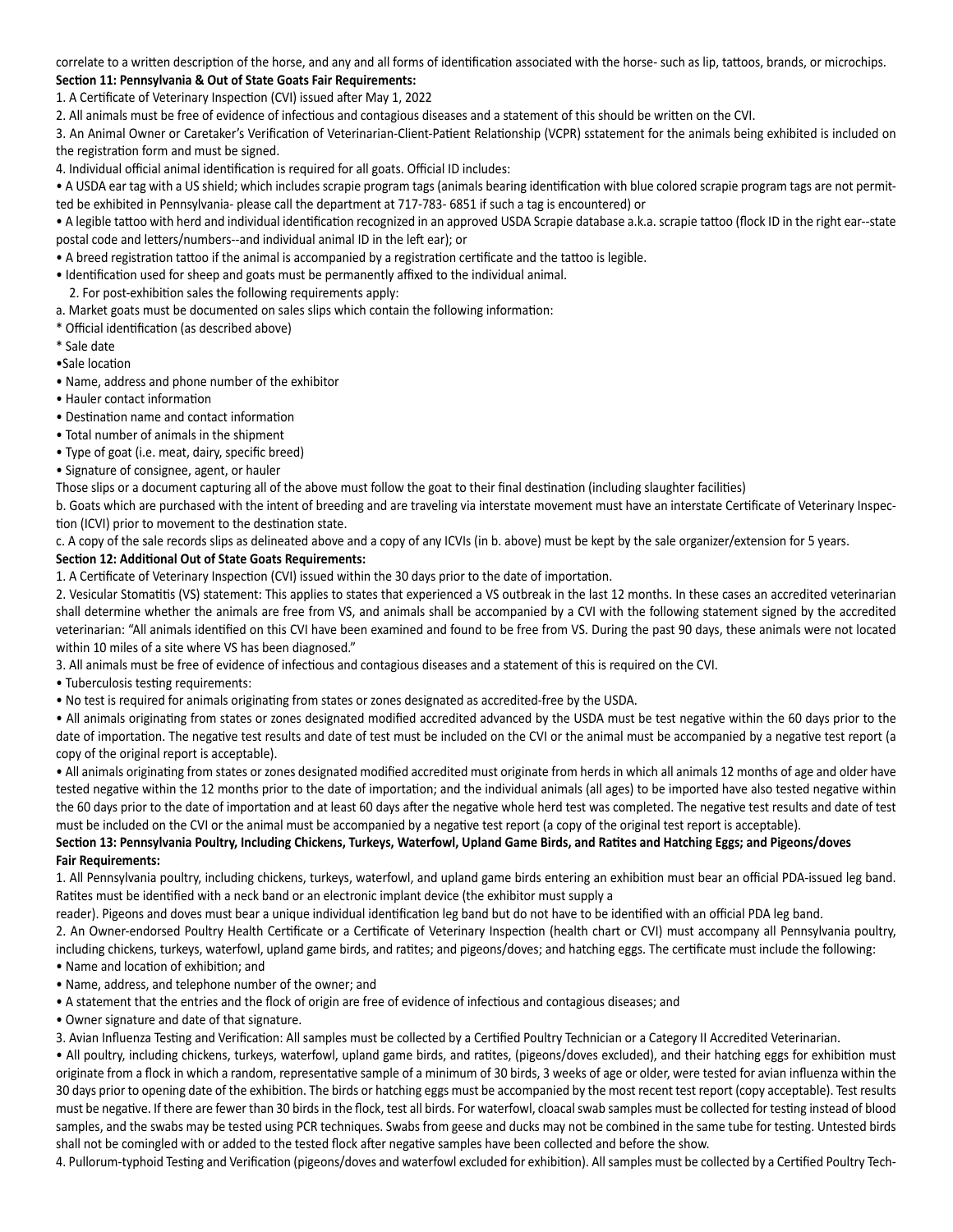nician or a Category II Accredited Veterinarian.

• Poultry, including chickens, turkeys, upland game birds and ratites (pigeons/doves and waterfowl excluded) and their hatching eggs must originate from a flock in good standing on the NPIP Pullorum-typhoid Clean Program (and there was no break in the chain of ownership by NPIP participants) or from a flock in good standing on the PA Pullorum Equivalent Program. The birds or hatching eggs must be accompanied by the most recent test report (copy acceptable). Test results must be negative. If the rapid whole-blood plate agglutination test was done, the most recent NPIP 9-2 form or state equivalent form must accompany the birds or hatching eggs (copy acceptable). Test results must be negative. If birds are less than one year of age and all originate from an NPIP Clean hatchery, they do not have to be tested for pullorum-typhoid if they are accompanied by an NPIP 9-3 form from that hatchery and any additions to the flock were also from NPIP Clean sources. The NPIP number must be noted on the report for NPIP Pullorum-typhoid Clean flocks; OR

• All individual birds (pigeons/doves and waterfowl excluded) for exhibition and birds providing hatching eggs (maximum of 300) must have had a pullorumtyphoid test within the 90 days prior to the opening date of the exhibition. The birds must be accompanied by the most recent test report, or state equivalent form for the rapid test (copies acceptable). Test results must be negative. The following age restrictions apply:

a. Chickens shall be tested at 4 months of age or older.

b. Turkeys shall be tested at 12 weeks of age or older.

c. Game birds shall be tested at 4 months of age or older, or upon sexual

maturity, whichever comes first.

d. Ratites shall be tested at 12 months of age or older.

e. All birds not meeting these age restrictions at the time of sampling are exempt from pullorum-typhoid testing requirements.

f. If all of the birds going to the exhibit are below the minimum testing age for pullorum-typhoid, at least 10% of birds of testing age in the flock shall be tested within the 90 days prior to the opening date of the exhibition, (Maximum 300 birds.)

5. Testing specifics/Records requirements

a. Sample collectors and testers must maintain records of animal identification, approved rapid testing, and any other records required by the Domestic Animal Law, and any order issued by the Department for a minimum of two years and must make records available to the Department upon request.

b. National Animal Health Laboratory Network (NAHLN) protocols for sample collection, including the number of swabs/tubes of viral transport media, and testing shall be followed. All samples must be tested at a NAHLN laboratory. (excluding the Pullorum-typhoid rapid whole blood plate agglutination test that may be conducted at farm)

#### **Section 14: Out of State Poultry, Including Chickens, Turkeys, Waterfowl, Upland Game Birds, Ratites, Pigeons/doves and Hatching Eggs Requirements:**

1. All poultry, including chickens, turkeys, waterfowl and upland game birds entering an exhibition must bear an official leg band issued by the state or country of origin.

2. Ratites must be identified with a neck band or an electronic implant device (the exhibitor must supply a reader). Pigeons and doves must bear a unique individual identification leg band but do not have to be identified with an official state leg band.

3. An Owner-endorsed Poultry Health Certificate or a Certificate of Veterinary Inspection (health chart or CVI) must accompany all poultry, including chickens, turkeys, waterfowl, upland game birds, and ratites; and pigeons/doves; and hatching eggs. The certificate must include the following:

- Name and location of exhibition; and
- Name, address, and telephone number of the owner; and
- A statement that the entries and the flock of origin are free of evidence of infectious and contagious diseases; and
- Owner signature and date of that signature.

4. Avian Influenza Testing and Verification: All samples must be collected by a Certified Poultry Technician or a Category II Accredited Veterinarian. All poultry, including chickens, turkeys, waterfowl, upland game birds, and ratites, (pigeons/doves excluded), and their hatching eggs must originate from a flock in which a random, representative sample of a minimum of 30 birds, 3 weeks of age or older, were tested for avian influenza within the 30 days prior to the opening date of the exhibition. The birds or hatching eggs must be accompanied by the most recent test report (copy acceptable). Test results must be negative. If there are fewer than 30 birds in the flock, test all birds. For waterfowl, cloacal swab samples must be collected for testing, and the swabs may be tested using PCR techniques. Swabs from geese and ducks may not be combined in the same tube for testing. Untested birds shall not be comingled with or added to the tested flock after negative samples have been collected and before the show.

5. Pullorum-typhoid Testing and Verification (pigeons/doves excluded): All samples must be collected by a Certified Poultry Technician or a Category II Accredited Veterinarian.

a. All poultry, including upland chickens, turkeys, upland game birds, waterfowl, and ratites (pigeons/doves excluded) and hatching eggs must come from NPIP Pullorum-typhoid Clean flocks in good standing with the program (and there was no break in the chain of ownership by NPIP participants) and the birds must be accompanied by an NPIP 9-3 form; OR

b. All individual birds (pigeons/doves excluded) and birds providing hatching eggs(maximum of 300) must have had a negative pullorum-typhoid test within the 30 days prior to the opening date of the exhibition. The birds must be accompanied by the most recent test report (copy acceptable). Test results must be negative. If the rapid whole-blood plate agglutination test was done, the most recent NPIP 9-2 form must accompany the birds (copy acceptable). Test results must be negative. The following age restrictions apply to comply with NPIP standards:

a. Chickens shall be tested at 4 months of age or older.

b. Turkeys shall be tested at 12 weeks of age or older.

c. Game birds shall be tested at 4 months of age or older, or upon sexual maturity, whichever comes first.

• Ratites shall be tested at 12 months of age or older.

• Waterfowl shall be tested at 4 months of age or older.

• All birds not meeting these minimum age restrictions at the time of sampling must come from a flock in which all the test-eligible birds in the flock (up to 300) have been test negative within the 30 days prior to the opening date of the exhibition.

6. Testing specifics/Records requirements

a. Sample collectors and testers must maintain records of animal identification, approved rapid testing, and any other records required by the Domestic Animal Law, and any order issued by the Department for a minimum of two years and must make records available to the Department upon request.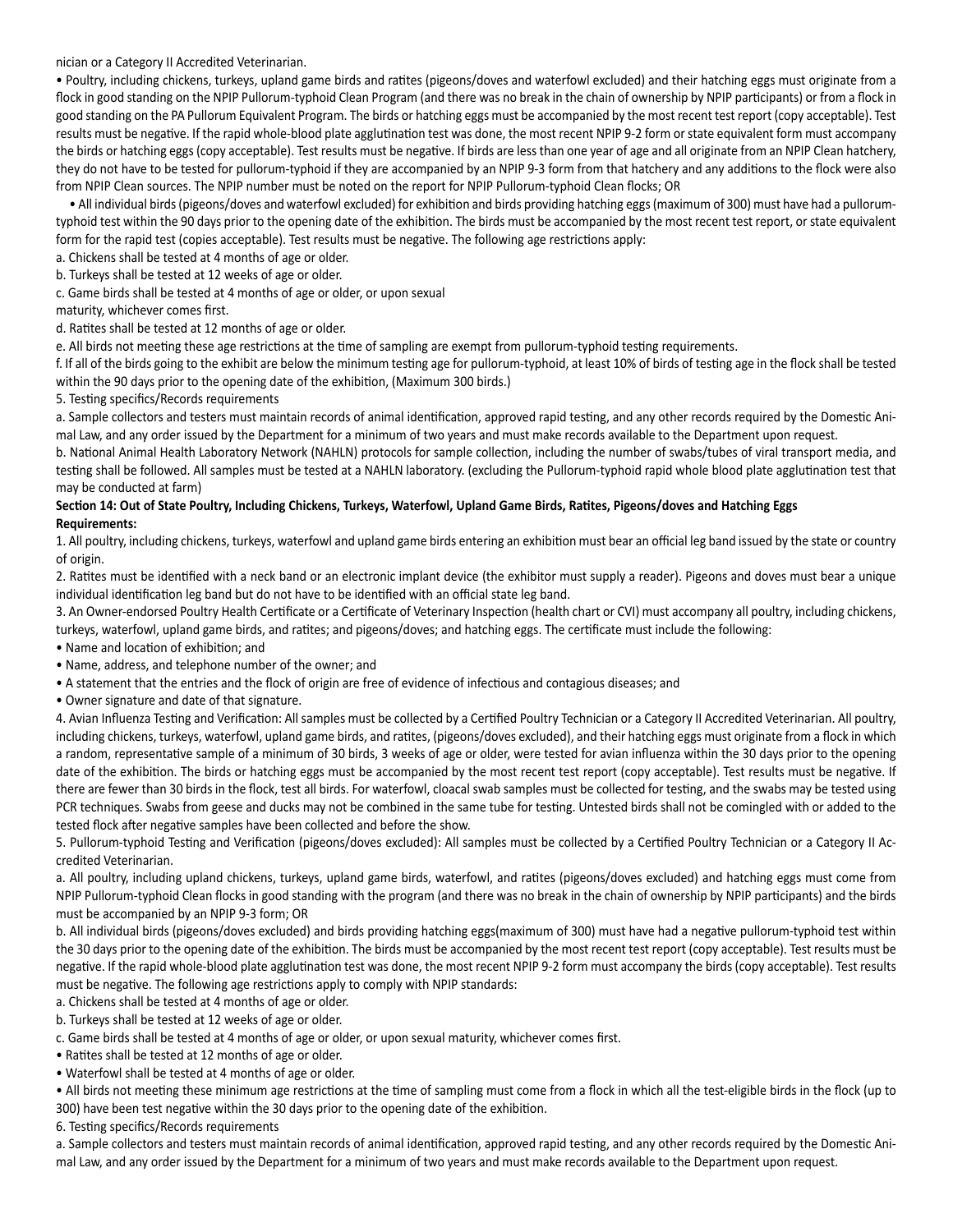b. National Animal Health Laboratory Network (NAHLN) protocols for sample collection, including the number of swabs/tubes of viral transport media, and testing shall be followed. All samples must be tested at a NAHLN laboratory. (excluding the Pullorum-typhoid rapid whole blood plate agglutination test that may be conducted at farm)

### **Section 15: Pennsylvania Rabbits Fair Requirements:**

1. A Certificate of Veterinary Inspection (CVI) issued after May 1, 2022. The Certificate of Veterinary inspection shall be written by an accredited Veterinarian and contain the following statements:

"All Rabbits in the shipment have been examined for and found free of infectious, contagious or communicable diseases including RHDV-2 and there have not been multiple mortality events or rabbits exhibiting hemorrhages within the last 90 days. The rabbits in this shipment have not been housed or exhibited with any rabbits associated with known mass mortality or hemorrhage events"

"In the last 90 days, the rabbits in this shipment, have not been exhibited in, housed in, or traveled to, any state or territory in which RHDV-2 has been diagnosed within the last 12 months. In addition, during the last 90 days, they have had no contact with any captive or wild rabbit originating from or travelled to one of those affected states or territories."

Please note: vaccination of Pennsylvania origin rabbits should not exempt the participant from having to adhere to and attest to the above statements on the CVI.

#### **Section 16: Out of State Rabbits Requirements:**

There will be no out of state rabbits accepted for the 2022 Fair.

#### **Section 17: Pennsylvania Sheep Fair Requirements:**

1. Individual official animal identification is required for all sheep. Official ID includes:

• A USDA ear tag with a US shield ; which includes scrapie program tags (animals bearing identification with blue colored scrapie program tags are not permitted be exhibited in Pennsylvania- please call the department at 717-783- 6851 if such a tag is encountered or

• A legible tattoo with herd and individual identification recognized in an approved USDA Scrapie database a.k.a. scrapie tattoo (flock ID in the right ear--state postal code and letters/numbers-- and individual animal ID in the left ear); or

• A breed registration tattoo if the animals are accompanied by a registration certificate (copy acceptable) and the tattoo is legible.

• Identification used for sheep and goats must be permanently affixed to the individual animal.

2. A Certificate of Veterinary Inspection (CVI) issued after May 1, 2022.

3. All animals must be free of evidence of infectious and contagious diseases and a statement of this should be written on the CVI.

4. For post-exhibition sales the following requirements apply:

a. Market sheep must be documented on sales slips which contain the following

information:

- Official identification (as described above)
- Sale date
- Sale location
- Name, address and phone number of the exhibitor
- Hauler contact information
- Destination name and contact information
- Total number of animals in the shipment
- Type of sheep (i.e. meat, wool, specific breed)
- Signature of consignee, agent, or hauler

Those slips or a document capturing all of the above must follow the sheep to their destination (including slaughter facilities)

b. Sheep which are purchased with the intent of breeding and are traveling via interstate movement must have an interstate Certificate of Veterinary Inspection (ICVI) prior to movement to the destination state.

c. A copy of the sale records slips as delineated above and a copy of any ICVIs (in b. above) must be kept by the sale organizer/extension for 5 years. **Recommendations:**

1. A current rabies vaccination administered by a licensed veterinarian for animals 3 months of age and older (observe appropriate slaughter withdraw time). Sheep consigned as market animals for slaughter may be exempt from this recommendation.

#### **Section 18: Out of State Sheep Requirements:**

1. A Certificate of Veterinary Inspection (CVI) issued within the 30 days prior to entry into PA.

2. Vesicular Stomatitis (VS) Statement: This applies to states that experienced a VS outbreak in the last 12 months. In these cases an accredited veterinarian shall determine whether the animals are free from VS, and animals shall be accompanied by a CVI with the following statement signed by the accredited veterinarian: "All animals identified on this CVI have been examined and found to be free from VS. During the past 90 days, these animals were not located within 10 miles of a site where VS has been diagnosed."

3. All animals must be free of evidence of infectious and contagious diseases and a statement of this is required on the CVI.

4. Individual official USDA scrapie animal identification is required. Official scrapie ID includes:

• A USDA ear tag with a US shield which includes scrapie program tags (animals bearing identification with blue colored scrapie program tags are not permitted be exhibited in Pennsylvania- please call the department at 717-783- 6851 if such a tag is encountered).or

• A legible tattoo with herd and individual identification recognized in an approved USDA Scrapie database a.k.a. scrapie tattoo (flock ID in the right ear--state postal code and letters/numbers--and individual animal ID in the left ear); or

• A breed registration tattoo if the animals are accompanied by a registration certificate (copy acceptable) and the tattoo is legible.

5. For post-exhibition sales the following requirements apply:

Market sheep must be documented on sales slips which contain the following information:

• Official identification (as described above)

• Sale date

• Sale location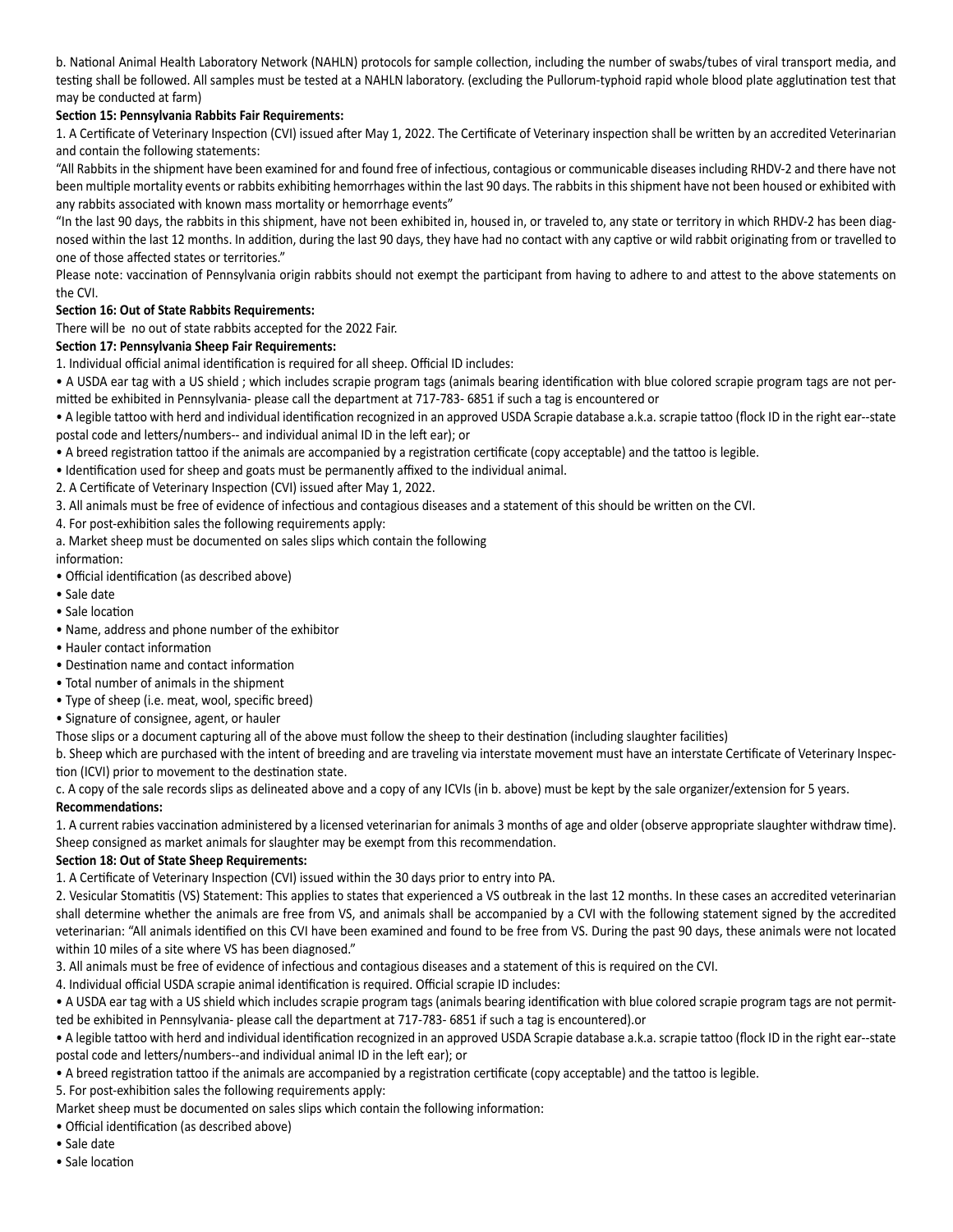- Name, address and phone number of the exhibitor Hauler contact information
- Destination name and contact information
- Total number of animals in the shipment

• Type of sheep (i.e. meat, wool, specific breed) • Signature of consignee, agent, or hauler

Those slips or a document capturing all of the above must follow the sheep to their destination (including slaughter facilities)

Sheep which are purchased with the intent of breeding and are traveling via interstate movement must have a Certificate of Veterinary Inspection (ICVI) prior to movement to the destination state.

A copy of the sale records slips as delineated above and a copy of any ICVIs (in b. above) must be kept by the sale organizer/extension for 5 years.

#### **Section 19: Pennsylvania Swine Fair Requirements:**

1. No swine species shall be exhibited in Pennsylvania unless each animal:

• Is accompanied by a certificate of veterinary inspection (CVI) issued within 14 days of the exhibition;

• Is permanently identified by an official 840 series radio frequency

identification (RFID) ear tag and the ear tag number is recorded on the CVI;

• Has been visually inspected and found to be free of signs of contagious disease immediately prior to unloading at the exhibition by an accredited veterinarian or swine health monitor appointed by the fair board or livestock show committee.

2. Swine health monitors appointed by fairs or show/event organizers must undergo annual online training Swine health monitors must provide a current completion certificate to the fair or show staff they will be performing monitoring services for, prior to the start of the event.

2. All breeding swine exhibitions are to occur prior to the arrival of any market swine:

a. Breeding swine must be removed from the animal exhibition premises prior to any market swine arriving.

b. Breeding swine animal exhibitions shall arrive, exhibit, and depart in a period no greater than 72 hours. Time begins when the first swine arrives physically on the fairgrounds whether unloaded from a trailer or not and ends when the last hog physically leaves the premises on a trailer.

c. Swine birthing exhibitions and educational displays which are not competing may occur concurrently with market swine animal exhibition, as long as, reasonable precaution is made to ensure the biosecurity of the swine birthing exhibition or educational display.

3. All market swine exhibited in Department sponsored market shows shall move as all in and all out directly to a PDA or USDA licensed slaughter facility following the animal exhibition and may not be diverted to premises other than a recognized slaughter establishment or a slaughter market in which the sales are designated slaughter only sales.

4. Non- PDA sponsored shows including jackpot shows and 4-H round-ups, not occurring during a PDA sponsored fair or show are exempt from the terminal slaughter requirement only if the following conditions are adhered to:

a. As is stated above, the swine shall be accompanied by a certificate of veterinary

inspection issued within 14 days of the exhibition and shall be permanently

identified by an 840 series radio frequency (RFID) identification ear tag.

b. Arrival, exhibition and departure of the swine occur within a 72-hour window. Time begins when the first swine arrives physically on the exhibition grounds, whether unloaded from a trailer or not, and ends when the last hog physically leaves the premises on a trailer.

c. There is no public access to the animals other than observation during competitions.

d. An Accredited Veterinarian or trained swine health monitor visually inspects the animals prior to unloading, and they are found to be free of signs of contagious disease.

e. An accredited Veterinarian or trained swine health monitor shall monitor and record the health of the pigs daily for signs of contagious disease and the accredited Veterinarian shall immediately report all suspicious disease to the State Animal Health Official.

f. A Veterinary-client-patient-relationship is established between the show committee/management staff and an accredited Veterinarian, and that Veterinarian is readily available for health monitoring, emergency coverage, treatment, follow up evaluation, and prompt reporting of suspicious disease to the State Animal Health Official.

#### **Section 20: Out of State Swine Requirements:**

1. A Certificate of Veterinary Inspection (CVI) issued within the 14 days prior to the date of the show is required. The CVI shall include a statement verifying that the swine have not been fed raw garbage.

2. Vesicular Stomatitis (VS) Statement: This applies to states that experienced a VS outbreak in the last 12 months. In these cases an accredited veterinarian shall determine whether the animals are free from VS, and animals shall be accompanied by a CVI with the following statement signed by the accredited veterinarian: "All animals identified on this CVI have been examined and found to be free from VS. During the past 90 days, these animals were not located within 10 miles of a site where VS has been diagnosed."

3. All animals must be free of evidence of infectious and contagious diseases and a statement of this is required on the CVI.

4. Has been visually inspected and found to be free of signs of contagious disease immediately prior to unloading at the exhibition by an accredited veterinarian or swine health monitor appointed by the fair board or livestock show committee.

5. Individual animal ID – must be permanently identified by an official 840 series radio frequency identification (RFID) ear tag and the ear tag number is recorded on the CVI.

6. Brucellosis Testing Requirements:

a. No test required if the animal originates from a validated brucellosis-free state or brucellosis-free herd. All others must be tested negative within the 30 days prior to the date of importation.

7. Pseudorabies Testing Requirements:

a. Sexually intact swine over 6 months of age shall originate from a qualified PRV negative herd or be test negative to an official pseudorabies test within 30 days prior to importation.

b. No pseudorabies testing required for all other swine

8. All

a. Breeding swine must be removed from the animal exhibition premises prior to any breeding swine exhibitions are to occur prior to the arrival of any market swine: